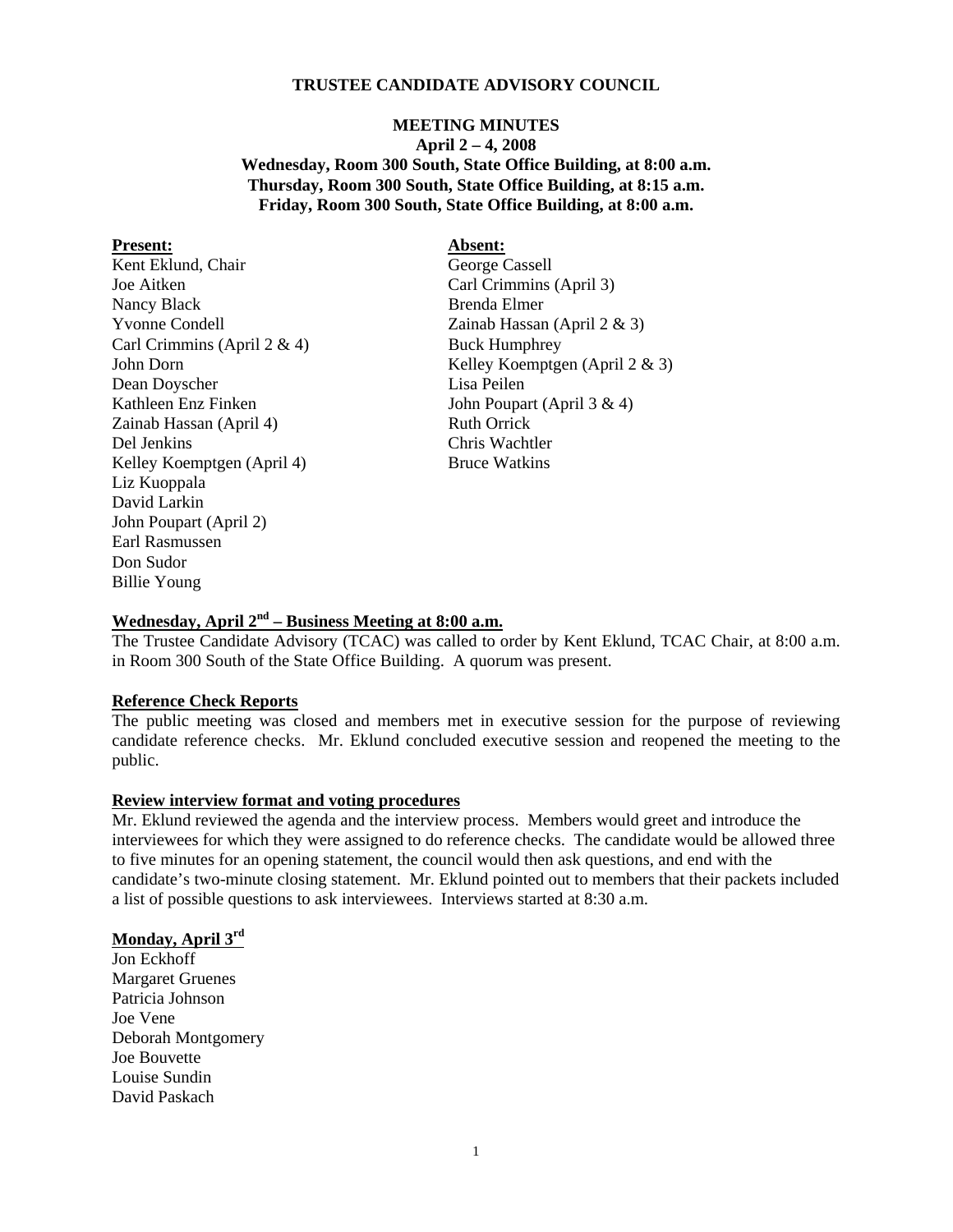Upon conclusion of the interviews, the meeting adjourned for the day at 5:20 pm.

# **Tuesday, April 4th – Business Meeting at 8:15 a.m.**

Mr. Eklund reviewed the interview schedule for the day.

### **Reference Check Reports**

The public meeting was closed and members met in executive session for the purpose of reviewing candidate reference checks. Mr. Eklund concluded executive session and reopened the meeting to the public for the candidate interviews at 8:30 am.

# **Thursday, April 3rd**

John Zanmiller Clarence Hightower Fran Bradley Patricia Krueger Jerry Williams Ray Thron Dennis Miller Charlie Kyte

Interviews concluded at 5:15 p.m. Mr. Eklund reviewed the agenda for Friday, noting the Council will work through lunch to review voting procedures. The meeting adjourned for the day at 5:20 p.m.

# **Friday, April 4th – Business Meeting at 8:00 a.m.**

Mr. Eklund called the meeting to order at 8:00 a.m. He reviewed the interview schedule for the day and indicated that voting would commence following the interviews.

#### **Reference Check Reports**

The public meeting was closed and members met in executive session for the purpose of reviewing candidate reference checks. Mr. Eklund asked members to think about whether the reference checks were valuable to the process. Mr. Eklund concluded executive session and reopened the meeting to the public.

#### **Review Voting Procedures**

Mr. Eklund reminded members that they must have heard an interview to vote for a candidate on the first ballot. Due to problems with attendance at the interviews this cycle, Mr. Eklund noted the Council may need to look into changing the voting procedures at a future meeting.

Interviews started at 8:30 a.m.

## **Friday, April 4th**

Bob Brown Bernice Belgarde Charles MacLean Cheryl Dickson Dean Anderson

Interviews concluded at 1:45 p.m. Members took a short break before voting.

## **Approval of Minutes**

Don Sudor moved approval of the minutes from the March 7, 2008 meeting. **MOTION PREVAILED.**